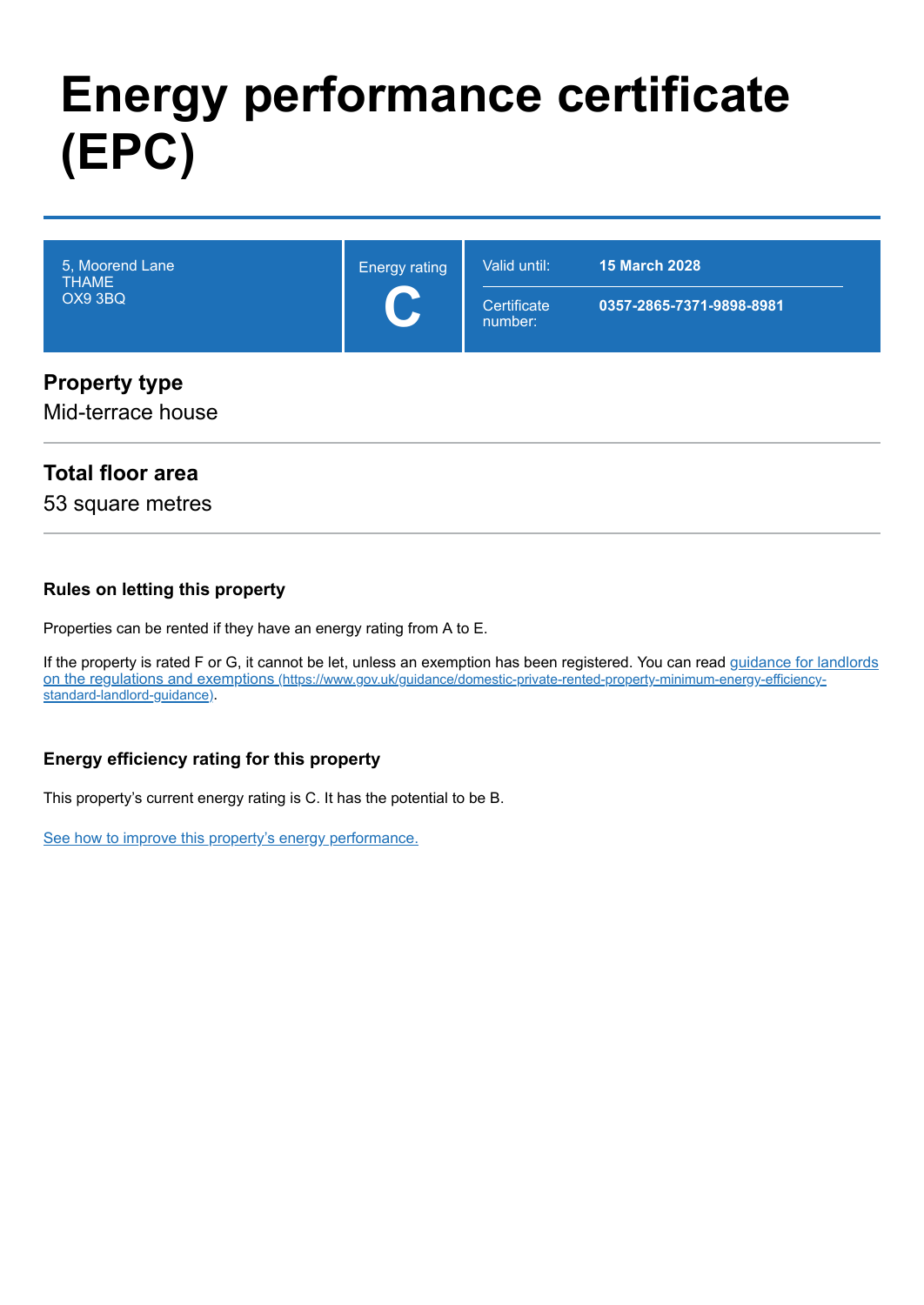| <b>Score</b> | <b>Energy rating</b> | <b>Current</b> | <b>Potential</b> |
|--------------|----------------------|----------------|------------------|
| $92 +$       |                      |                |                  |
| 81-91        | Β                    |                | 88<br>В          |
| 69-80        | $\mathbf C$          | 69   C         |                  |
| 55-68        |                      |                |                  |
| 39-54        | Е                    |                |                  |
| $21 - 38$    | F                    |                |                  |
| $1 - 20$     | Q                    |                |                  |

The graph shows this property's current and potential energy efficiency.

Properties are given a rating from A (most efficient) to G (least efficient).

Properties are also given a score. The higher the number the lower your fuel bills are likely to be.

For properties in England and Wales:

- the average energy rating is D
- the average energy score is 60

#### **Breakdown of property's energy performance**

This section shows the energy performance for features of this property. The assessment does not consider the condition of a feature and how well it is working.

Each feature is assessed as one of the following:

- very good (most efficient)
- good
- average
- poor
- very poor (least efficient)

When the description says "assumed", it means that the feature could not be inspected and an assumption has been made based on the property's age and type.

| Feature | <b>Description</b>                                  | Rating    |
|---------|-----------------------------------------------------|-----------|
| Wall    | Solid brick, as built, no insulation (assumed)      | Very poor |
| Wall    | Cavity wall, as built, partial insulation (assumed) | Average   |
| Roof    | Pitched, 100 mm loft insulation                     | Average   |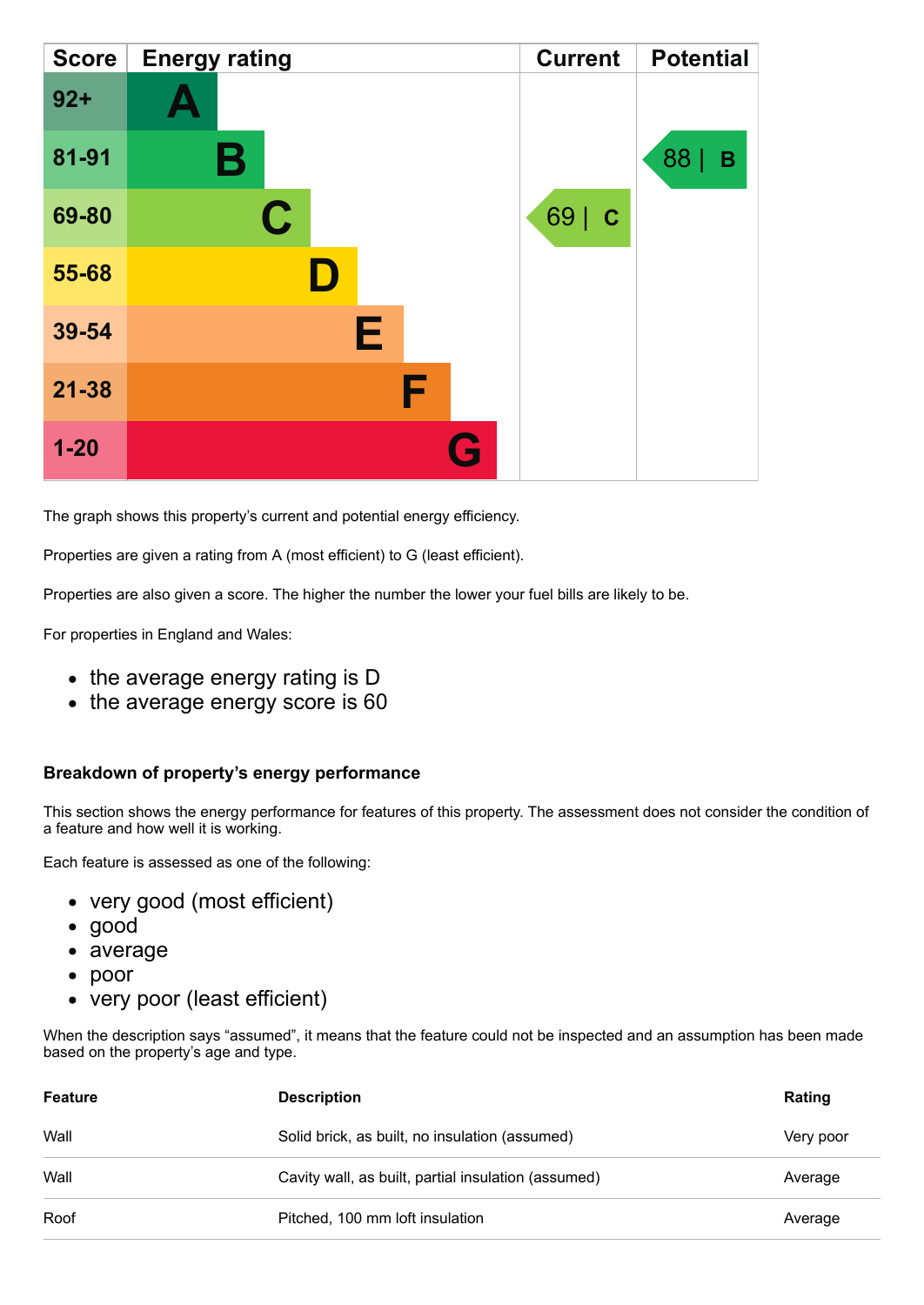| <b>Feature</b>       | <b>Description</b>                  | Rating  |
|----------------------|-------------------------------------|---------|
| Roof                 | Flat, limited insulation (assumed)  | Poor    |
| Window               | Fully double glazed                 | Good    |
| Main heating         | Boiler and radiators, mains gas     | Good    |
| Main heating control | Programmer and room thermostat      | Average |
| Hot water            | From main system                    | Good    |
| Lighting             | No low energy lighting<br>Very poor |         |
| Floor                | Solid, no insulation (assumed)      | N/A     |
| Secondary heating    | None                                | N/A     |

### **Primary energy use**

The primary energy use for this property per year is 232 kilowatt hours per square metre (kWh/m2).

#### What is primary energy use?  $\blacktriangleright$

#### **Environmental impact of this property**

One of the biggest contributors to climate change is carbon dioxide (CO2). The energy used for heating, lighting and power in our homes produces over a quarter of the UK's CO2 emissions.

### **An average household produces**

6 tonnes of CO2

### **This property produces**

### **This property's potential production**

0.7 tonnes of CO2

2.1 tonnes of CO2

By making the [recommended changes,](#page-3-0) you could reduce this property's CO2 emissions by 1.4 tonnes per year. This will help to protect the environment.

Environmental impact ratings are based on assumptions about average occupancy and energy use. They may not reflect how energy is consumed by the people living at the property.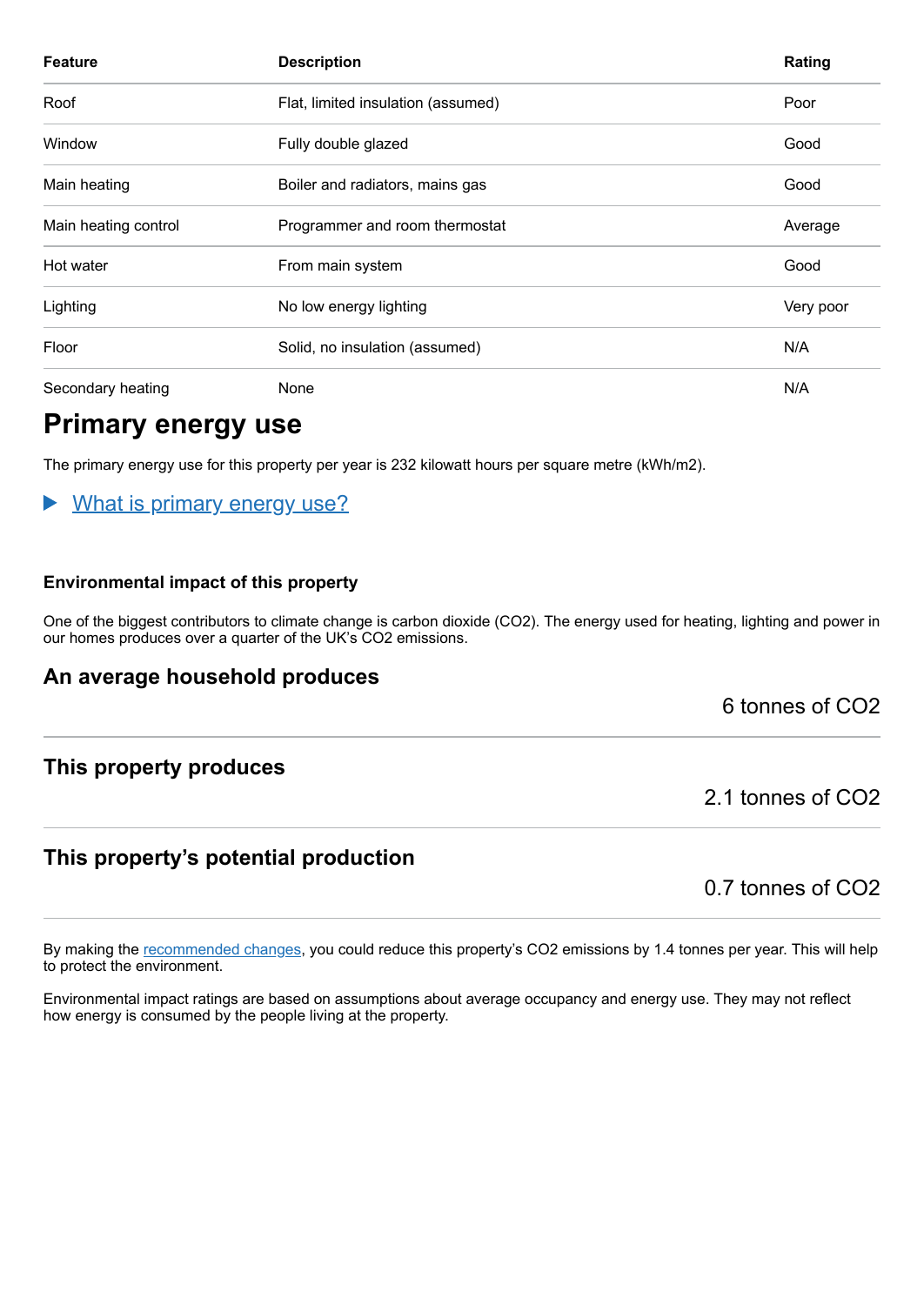#### <span id="page-3-0"></span>**How to improve this property's energy performance**

Making any of the recommended changes will improve this property's energy efficiency.

If you make all of the recommended changes, this will improve the property's energy rating and score from C (69) to B (88).

#### What is an energy rating?  $\blacktriangleright$

### **Recommendation 1: Internal or external wall insulation**

Internal or external wall insulation

### **Typical installation cost**

### **Typ**

**Potential rating after carrying out recommendation 1**

| <b>Recommendation 2: Low energy lighting</b> |  |  |
|----------------------------------------------|--|--|
|----------------------------------------------|--|--|

Low  $\epsilon$ 

**Typ** 

### **Typ**

**Potential rating after carrying out recommendations 1 and 2**

### **Recommendation 3: Solar water heating**

Solar water heating

**Typical installation cost**

£4,000 - £6,000

|                                                          | £4,000 - £14,000 |
|----------------------------------------------------------|------------------|
| ical yearly saving                                       |                  |
|                                                          | £39              |
| ential rating after carrying out recommendation 1        |                  |
|                                                          | 71 C             |
| commendation 2: Low energy lighting                      |                  |
| energy lighting                                          |                  |
| ical installation cost                                   |                  |
|                                                          | £30              |
| ical yearly saving                                       |                  |
|                                                          | £34              |
| ential rating after carrying out recommendations 1 and 2 |                  |
|                                                          | 73 C             |
|                                                          |                  |

Potential energy rating **B**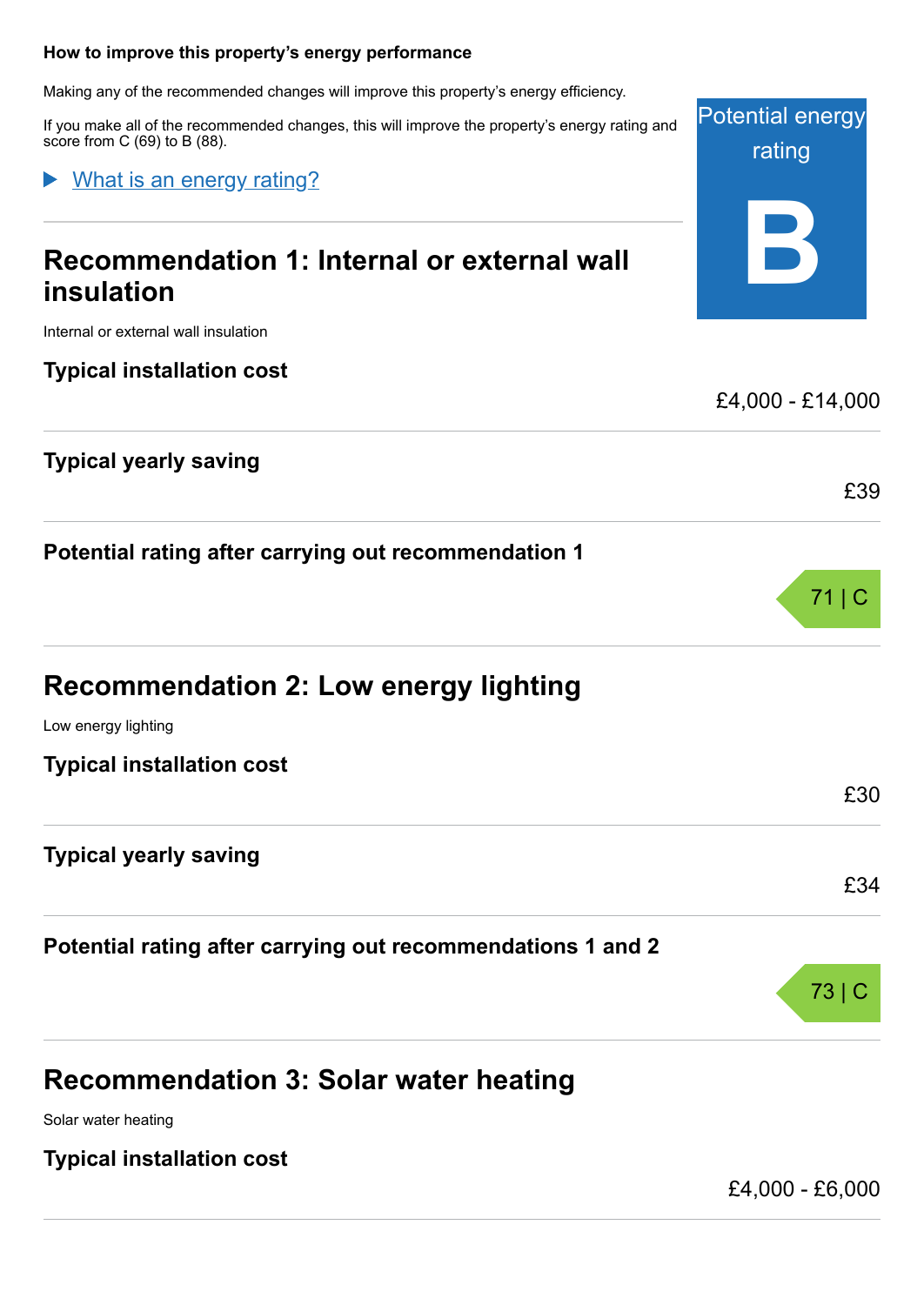|                                                                                                         | 74   C          |  |  |
|---------------------------------------------------------------------------------------------------------|-----------------|--|--|
| Recommendation 4: Solar photovoltaic panels, 2.5 kWp                                                    |                 |  |  |
| Solar photovoltaic panels                                                                               |                 |  |  |
| <b>Typical installation cost</b>                                                                        |                 |  |  |
|                                                                                                         | £5,000 - £8,000 |  |  |
| <b>Typical yearly saving</b>                                                                            | £297            |  |  |
|                                                                                                         |                 |  |  |
| Potential rating after carrying out recommendations 1 to 4                                              |                 |  |  |
|                                                                                                         | 88              |  |  |
| Paying for energy improvements                                                                          |                 |  |  |
| Find energy grants and ways to save energy in your home. (https://www.gov.uk/improve-energy-efficiency) |                 |  |  |
| <b>Estimated energy use and potential savings</b>                                                       |                 |  |  |
| Estimated yearly energy cost for this property                                                          |                 |  |  |
|                                                                                                         | £527            |  |  |
| <b>Potential saving</b>                                                                                 |                 |  |  |

**Potential rating after carrying out recommendations 1 to 3**

The estimated cost shows how much the average household would spend in this property for heating, lighting and hot water. It is not based on how energy is used by the people living at the property.

The estimated saving is based on making all of the recommendations in [how to improve this property's energy performance.](#page-3-0)

For advice on how to reduce your energy bills visit Simple Energy Advice [\(https://www.simpleenergyadvice.org.uk/\)](https://www.simpleenergyadvice.org.uk/).

## **Heating use in this property**

Heating a property usually makes up the majority of energy costs.

### **Estimated energy used to heat this property**

£29

£102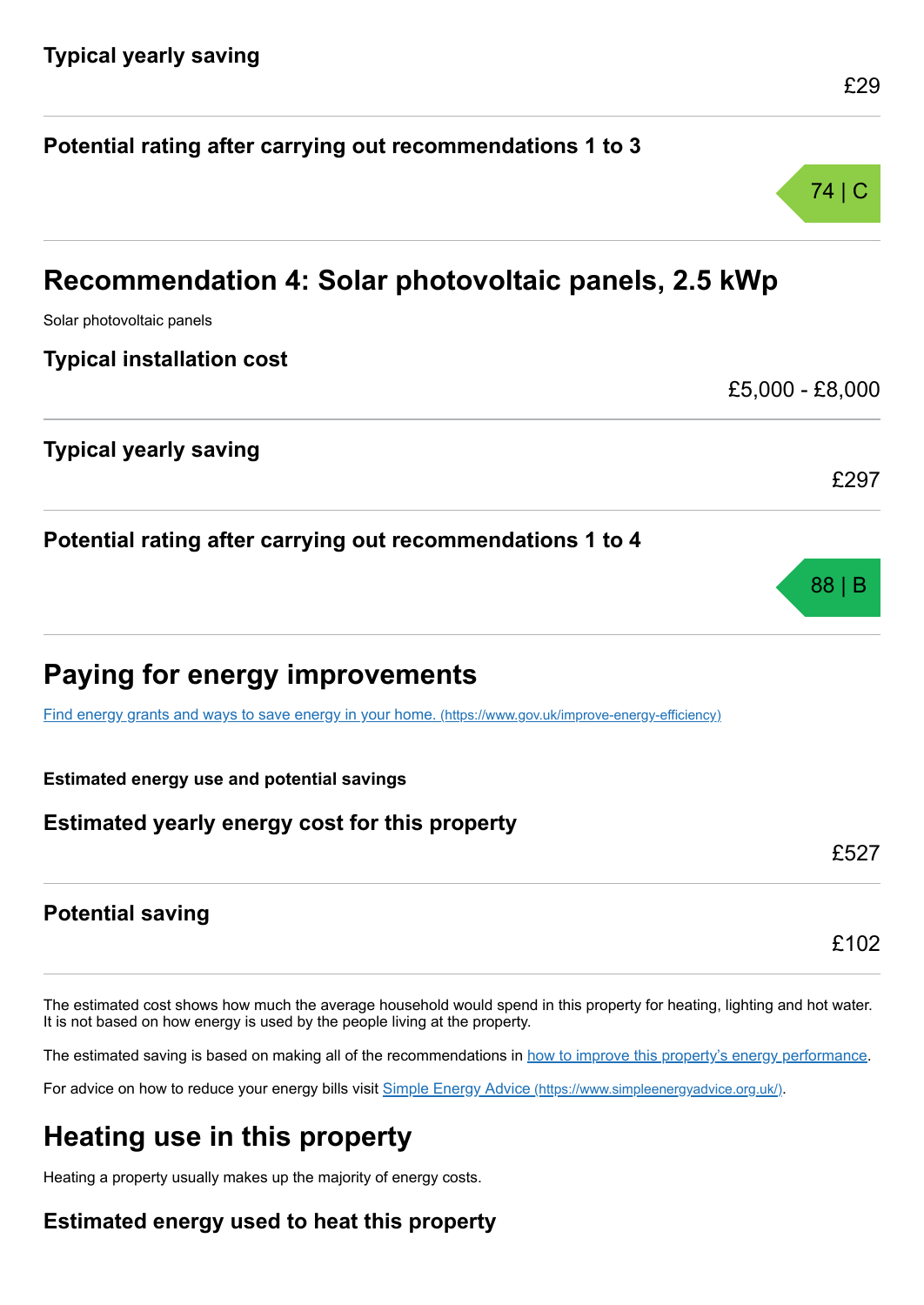### **Water heating**

1743 kWh per year

| Potential energy savings by installing insulation |                        |  |
|---------------------------------------------------|------------------------|--|
| <b>Type of insulation</b>                         | Amount of energy saved |  |
| <b>Loft insulation</b>                            | 266 kWh per year       |  |
| <b>Cavity wall insulation</b>                     | 251 kWh per year       |  |
| Solid wall insulation                             | 905 kWh per year       |  |

You might be able to receive Renewable Heat Incentive payments [\(https://www.gov.uk/domestic-renewable-heat-incentive\)](https://www.gov.uk/domestic-renewable-heat-incentive). This will help to reduce carbon emissions by replacing your existing heating system with one that generates renewable heat. The estimated energy required for space and water heating will form the basis of the payments.

#### **Contacting the assessor and accreditation scheme**

This EPC was created by a qualified energy assessor.

If you are unhappy about your property's energy assessment or certificate, you can complain to the assessor directly.

If you are still unhappy after contacting the assessor, you should contact the assessor's accreditation scheme.

Accreditation schemes are appointed by the government to ensure that assessors are qualified to carry out EPC assessments.

### **Assessor contact details**

**Assessor's name**

David Allen

### **Telephone**

01384471675

### **Email**

[epc@legalbricks.co.uk](mailto:epc@legalbricks.co.uk)

### **Accreditation scheme contact details**

**Accreditation scheme**

Stroma Certification Ltd

# **Assessor ID**

STRO021901